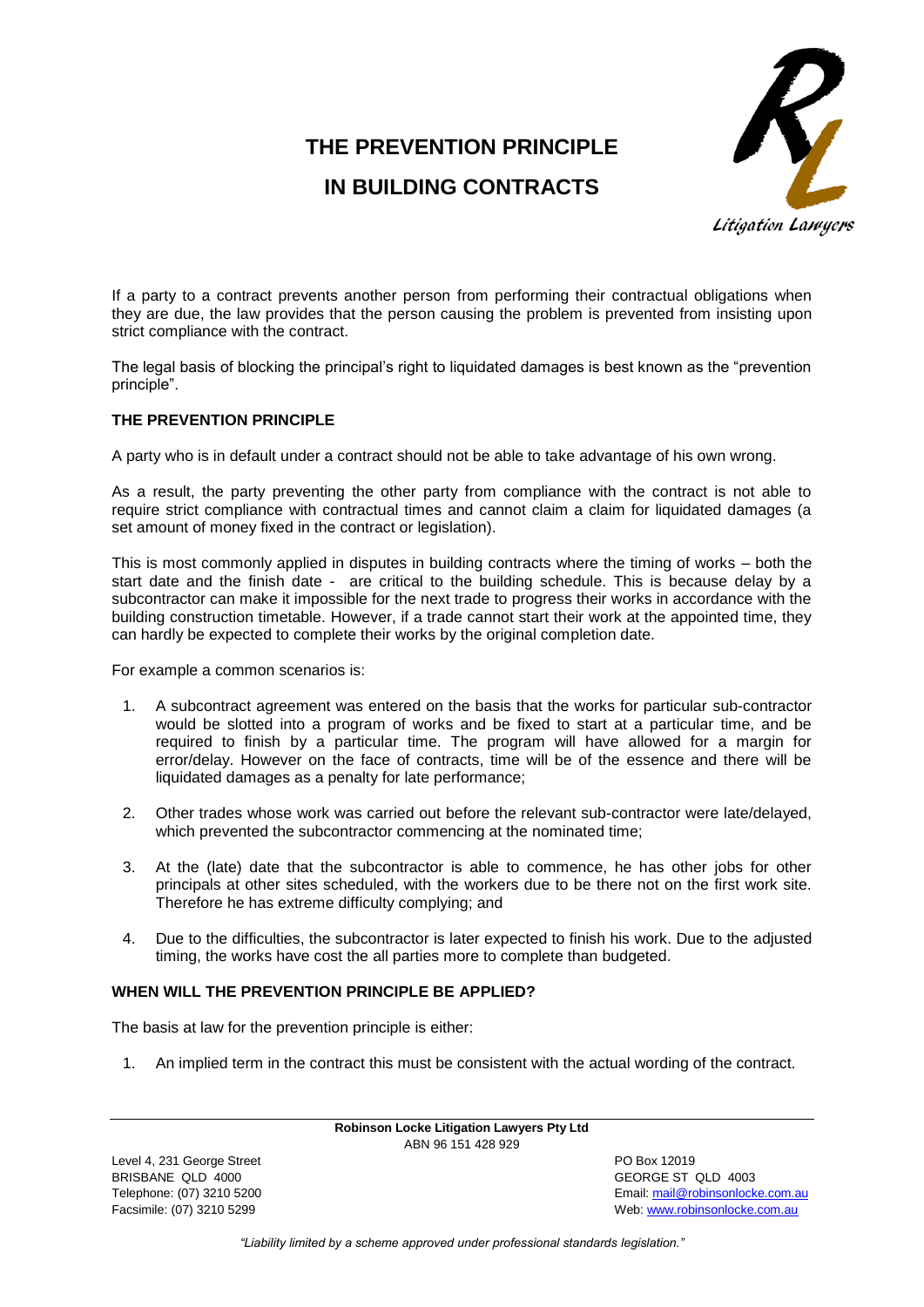- 2. Waiver/ set aside the completion date and time for work to be finished by subcontractors in the building contract.
- 3. Estoppel, which is the principle that prevents a person from asserting something different to what has originally been implied to be completed in the contract.

It is a fundamental term and condition of building construction contracts that the Principal make the building site available in a time that is sufficient for the contractor to perform his or her obligations. Most of the times this is just implied in the contract that it will be available and read for construction when it is stated to commence work in the contract, but it can also be expressed in many standard contracts.

An example of the operation of this principle is *H & S Alexander v. Housing Commission (Vic)* (1985) 4 ACLR 85. In that case, the facts were:

- 1. The contractor was to be given possession of the site on 11 July 1979;
- 2. Possession was not given to the contractor to commence operations until 25 July 1979;
- 3. In fact, possession was not given in time for the contractor to commence operations on the necessary date, namely 25 July 1979;
- 4. On 28 July 1979, permission to start was given, but it was not communicated until 30 July 1979;
- 5. Possession of the rest of the site was not given until 1 October 1979.

It was held that the Principal's behaviour went beyond just delaying progress on the building work ("the work") it was a disruption to the complete schedule of dates and times the work was to be completed. As a result, the contractor's remedies for an extension of time, together with, if the extended degree of the delay becomes more serious, suspension of building work.

The same principle of breach of time conditions applies to the contractor's obligations as to time taken in the carrying out and completing the works. That obligation of the contractor is, at common law, to carry out and complete the works within a reasonable time. When the specification of the contract which states when work has to be completed has been left blank, then the work should be conducted in a reasonable amount of time.

#### **PRINCIPAL CONTRACTOR'S BUILDING PROGRAM**

Commonly, standard construction contracts provide for a specific time to be expressed by the parties and the Principal will have a construction program to which the building contract is tied. The obligations on contractors commonly require them to commence work upon the site being made available, and thereafter proceed to execute and complete the works.

The contractor must carry out the work in accordance with the directions of the contract administrator and the contractual obligations including planning, provision of sufficient and proper materials, employment of competent trade's people, and management of workforce. The contractor must carry out his or her obligations under the contract to an acceptable standard and according to his or her time obligations.

#### **OVERLAPPING CAUSES FOR DELAY**

Commonly, there are multiple or overlapping causes for delay in a building project. As a result, the operation of the principle of prevention requires consideration of:

- 1. The contract, particularly any extension of time clause;
- 2. Causation of the delay, which usually comes down to issues of fact and common sense; and
- 3. The Principal Contractor seeks to apply Liquidated Damages in accordance with the contract.